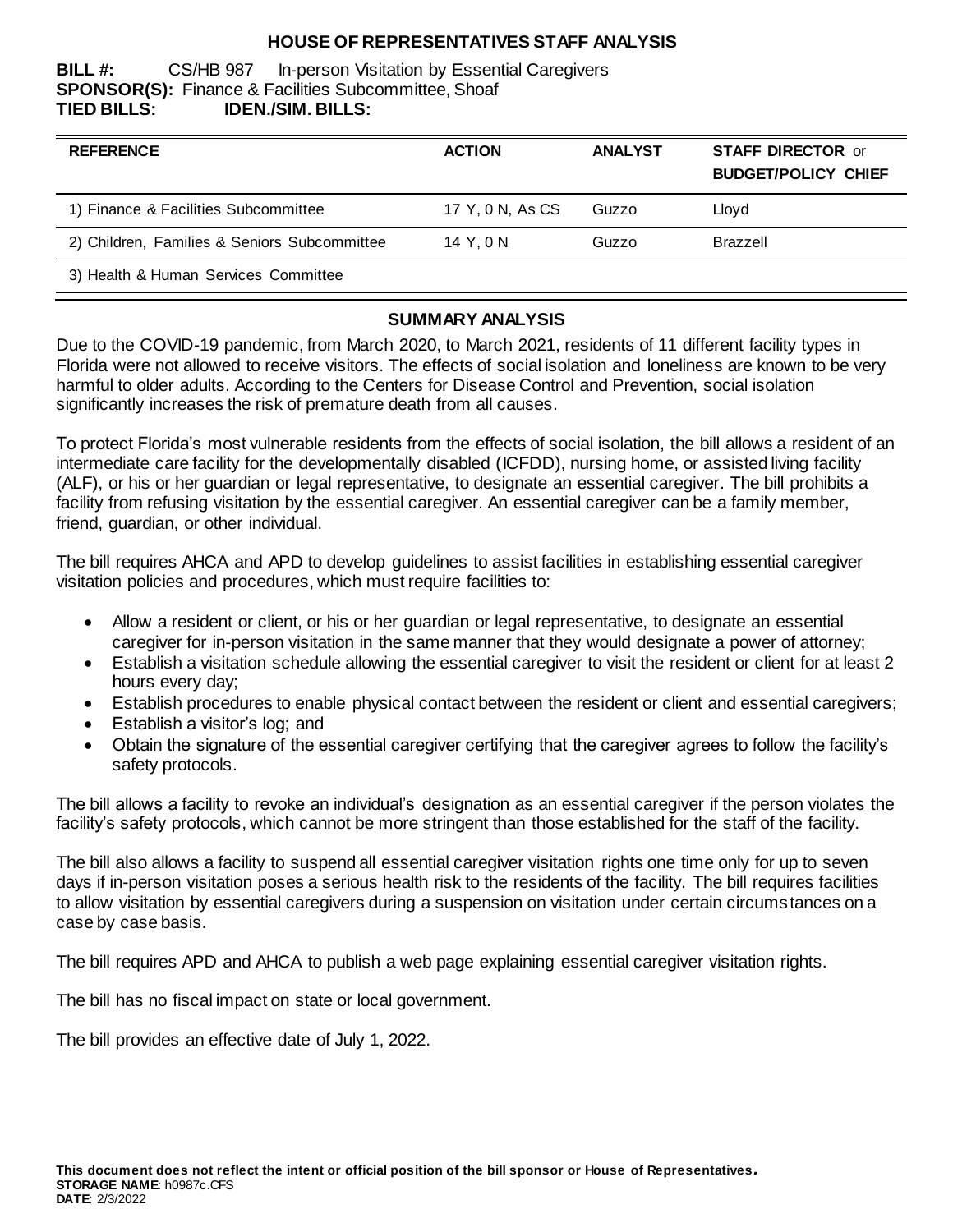## **FULL ANALYSIS**

## **I. SUBSTANTIVE ANALYSIS**

## A. EFFECT OF PROPOSED CHANGES:

## **Background**

## The COVID-19 Pandemic

The novel human coronavirus disease 2019 (COVID-19) was first reported in Wuhan, China, in December of 2019, when dozens of cases of pneumonia of unknown etiology were first reported. By early January, 2020, Chinese authorities identified a novel coronavirus as the cause of the outbreak. Shortly thereafter, the first cases of COVID-19—officially named by the World Health Organization (WHO) on February 11, 2020—were detected in Japan and Thailand. On January 20, 2020, the U.S. Centers for Disease Control and Prevention confirmed the first case of COVID-19 in the United States appearing in Washington State. On January 31, 2020, the U.S. Secretary of Health and Human services declared COVID19 a public health emergency and on March 11, 2020, the WHO declared COVID-19 a pandemic. 1

On March 1, 2020, Florida's Surgeon General declared a public health emergency.<sup>2</sup> On March 9, 2020, the Governor issued an executive order to declare a state of emergency and delegate certain powers to the Director of the Division of Emergency Management (DEM), including the ability to restrict visitation in certain health care and long-term care facilities.<sup>3</sup>

#### Visitation Restrictions During COVID-19

On March 15, 2020, DEM issued an emergency order to require certain facilities to prohibit the entry of any individual except in specified circumstances.<sup>4</sup> The emergency order applied to the following facility types:

- Nursing homes;
- Assisted living facilities;
- Intermediate care facilities for the developmentally disabled;
- Transitional living facilities;
- Adult mental health and treatment facilities;
- Adult forensic facilities;
- Civil facilities;
- Adult family care homes;
- Group homes;
- Homes for special services; and
- Long-term care hospitals.<sup>5</sup>

The emergency order authorized the following individuals to enter a facility:

l

<sup>1</sup> Centers for Disease Control and Prevention, *COVID-19 Timeline*, David J. Spencer CDC Museum: In Association With the Smithsonian Institution, available a[t https://www.cdc.gov/museum/timeline/covid19.html](https://www.cdc.gov/museum/timeline/covid19.html) (last accessed January 24, 2022). <sup>2</sup> Florida Department of Health Declaration of Public Health Emergency, March 1, 2020, available at

<https://floridahealthcovid19.gov/wp-content/uploads/2020/03/declaration-of-public-health-emergency-covid-19-3.1.20.pdf>(last accessed January 24, 2022).

<sup>&</sup>lt;sup>3</sup> State of Florida, Office of the Governor, Executive Order Number 20-52, Emergency Management – COVID-19 Public Health Emergency (March 9, 2020), available a[t https://www.flgov.com/wp-content/uploads/orders/2020/EO\\_20-52.pdf](https://www.flgov.com/wp-content/uploads/orders/2020/EO_20-52.pdf)(last accessed January 24, 2022).

<sup>4</sup> State of Florida, Division of Emergency Management, Emergency Order Number 20-006 (March 15, 2020) available at [https://www.floridadisaster.org/globalassets/executive-orders/covid-19/dem-order-no.-20-006-in-re-covid-19-public-health-emergency](https://www.floridadisaster.org/globalassets/executive-orders/covid-19/dem-order-no.-20-006-in-re-covid-19-public-health-emergency-issued-march-15-2020.pdf)[issued-march-15-2020.pdf](https://www.floridadisaster.org/globalassets/executive-orders/covid-19/dem-order-no.-20-006-in-re-covid-19-public-health-emergency-issued-march-15-2020.pdf)(last accessed January 24, 2022).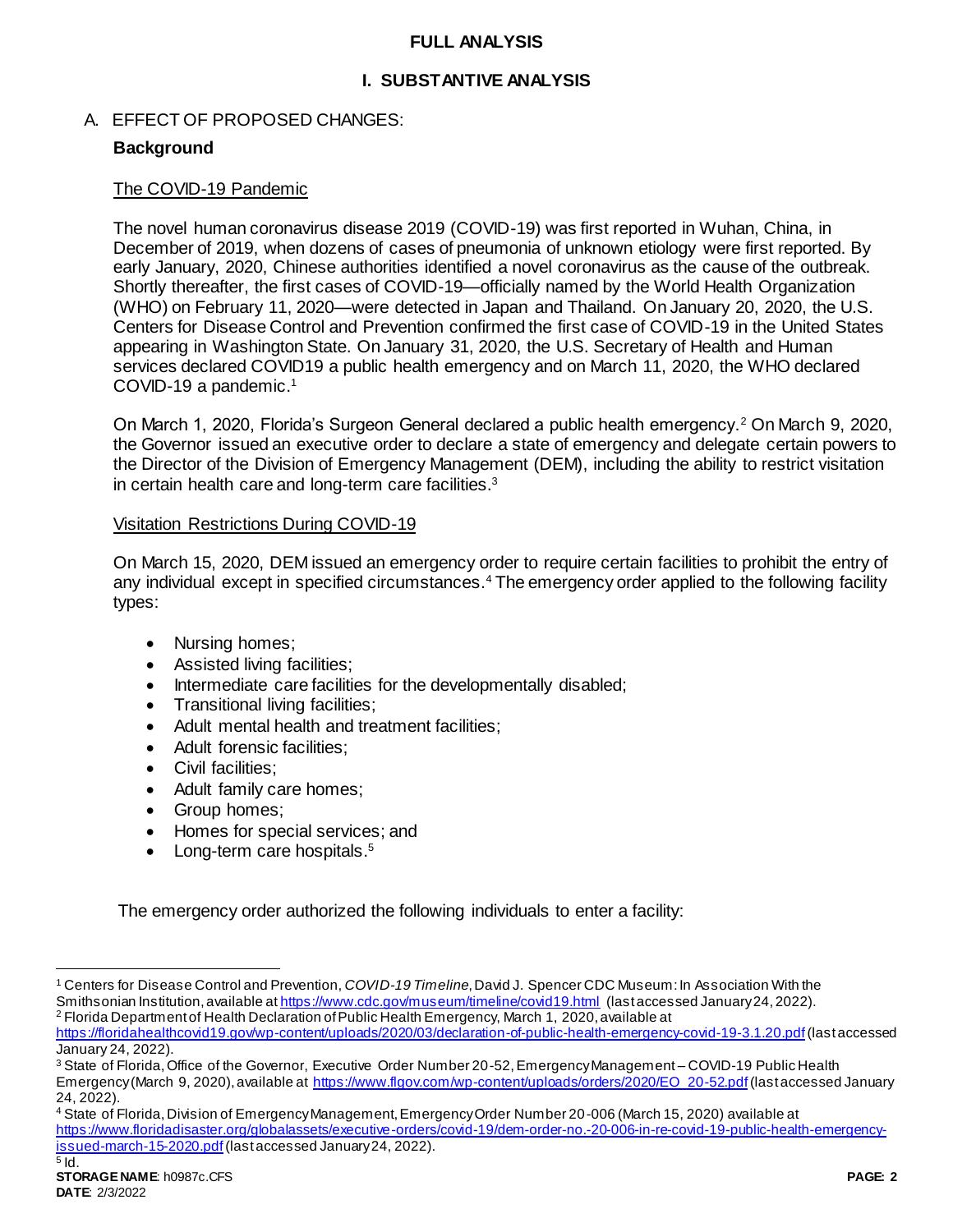- Facility residents;
- Facility staff;
- Family members and friends during end of life situations;
- Hospice or palliative care workers caring for residents in end-of-life situations;
- Any individual providing necessary health care to a resident;
- Attorneys of records for residents in adult mental health facilities for court related matters if virtual or telephone means are unavailable; and
- Representatives of the state and federal government seeking entry as part of their official duties, including, but not limited to, the Long-Term Care Ombudsman program, representatives of the Department of Children and Families, the Department of Health, the Department of Elderly Affairs, the Agency for Health Care Administration, the Agency for Persons with Disabilities (APD), protection and advocacy organizations for individuals with developmental disabilities, the Office of the Attorney General, any law enforcement officer, and any emergency medical personnel.<sup>6</sup>

Further, the emergency order prohibited any of the above individuals from entering a facility if they failed to meet certain screening criteria, including:

- Being infected with COVID-19 without having two consecutive negative test results separated by 24 hours;
- Showing signs or symptoms of, or disclosing the presence of a respiratory infection, including cough, fever, shortness of breath or sore throat;
- Being in contact with any person known to be infected with COVID-19, who has not tested negative within the past 14 days.<sup>7</sup>

The emergency order was extended on May 18, 2020.<sup>8</sup> On September 1, 2020, DEM extended the order again and modified it to allow visitation by essential caregivers<sup>9</sup> and compassionate care visitors<sup>10</sup> under certain circumstances.<sup>11</sup> On October 22, 2020, DEM extended the order for a second time and modified it to allow general visitors under certain circumstances.<sup>12</sup> Finally, on March 22, 2021, DEM rescinded the previous executive orders that prohibited visitation and instead required all affected facilities to maintain visitation and infection control policies in accordance with all state and federal laws.<sup>13</sup>

# Post-COVID-19 Visitation Reform in Other States

The visitation restrictions imposed on different types of long-term care facilities across the nation, while necessary for the overall wellbeing of those residents, still had negative effects on the residents and their families. A recent study concluded that when implementing visiting restrictions in health care

<sup>11</sup> State of Florida, Division of Emergency Management, Emergency Order Number 20-009 (September 1, 2020), available at <https://www.floridadisaster.org/globalassets/covid19/dem-order-20-009-signed.pdf>(last accessed January 24, 2022). <sup>12</sup> State of Florida, Division of Emergency Management, Emergency Order Number 20-011 (October 22, 2020), available at [https://www.floridadisaster.org/globalassets/executive-orders/covid-19/dem-order-no.-20-011-in-re-covid-19-public-health-emergency-](https://www.floridadisaster.org/globalassets/executive-orders/covid-19/dem-order-no.-20-011-in-re-covid-19-public-health-emergency-issued-october-22-2020.pdf)

[issued-october-22-2020.pdf](https://www.floridadisaster.org/globalassets/executive-orders/covid-19/dem-order-no.-20-011-in-re-covid-19-public-health-emergency-issued-october-22-2020.pdf) (last accessed January 24, 2022).

 $\overline{a}$  $^6$  Id.

 $^7$  Id.

<sup>8</sup> State of Florida, Division of Emergency Management, Emergency Order Number 20-007 (May 18, 2020), available at [https://www.floridadisaster.org/globalassets/executive-orders/covid-19/dem-order-no.-20-007-in-re-covif-19-public-health-emergency](https://www.floridadisaster.org/globalassets/executive-orders/covid-19/dem-order-no.-20-007-in-re-covif-19-public-health-emergency-issued-may-18-2020.pdf)[issued-may-18-2020.pdf](https://www.floridadisaster.org/globalassets/executive-orders/covid-19/dem-order-no.-20-007-in-re-covif-19-public-health-emergency-issued-may-18-2020.pdf)(last accessed January 24, 2022).

<sup>9</sup> Essential caregivers are those who have been given consent by the resident or his or her representative to provide services and/or assistance with activities of daily living to help maintain or improve the quality of care or quality of life for a facility resident. Essential caregivers include persons who provided services before the pandemic and those who request to provide services.

<sup>&</sup>lt;sup>10</sup> Compassionate care visitors provide emotional support to help a resident deal with a difficult transition or loss, upsetting event, or end-of-life. Compassionate care visitors maybe allowed entry into facilities on a limited basis for these specific purposes.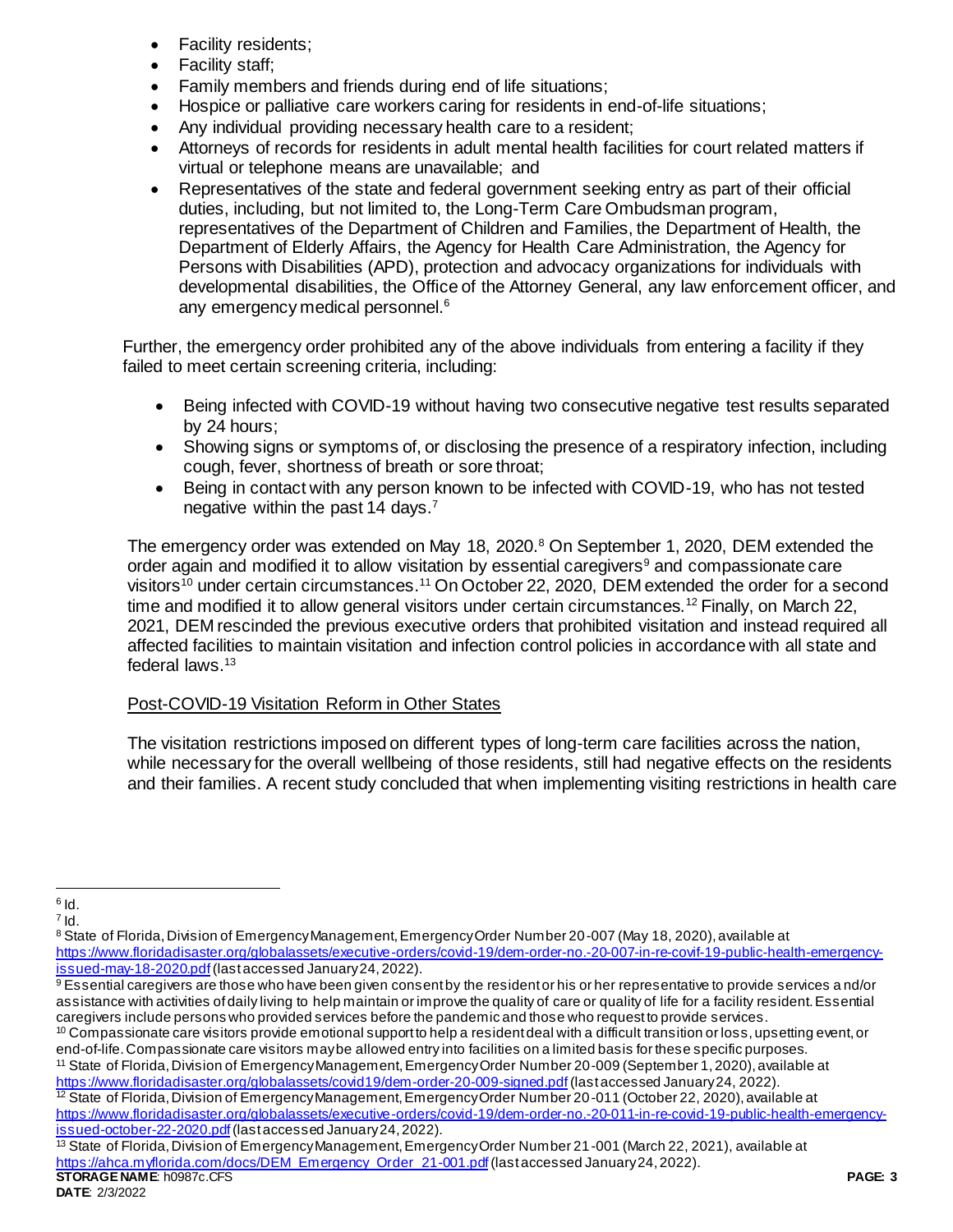services, decision makers and nurses need to be aware of their potential negative effects and adapt the provision of care to compensate for such effects.<sup>14</sup>

Several states have recently passed legislation to find a common ground between protecting residents of long-term care facilities and over-protecting them.

#### *Alabama*

Requires health care facilities, including nursing homes, to allow at least one caregiver or visitor to visit each patient or resident during a public health emergency.<sup>15</sup>

*Connecticut,<sup>16</sup> Indiana,<sup>17</sup> North Dakota,<sup>18</sup> Oklahoma,<sup>19</sup> and Texas<sup>20</sup>*

Allow long-term care facility residents to designate essential support persons who may visit and support their physical, emotional, psychological, and socialization needs.

## *New Jersey*

Requires each long-term care facility to adopt and institute a written isolation prevention plan and have appropriate technology, staff, and other capabilities in place to prevent the facility's resident from becoming isolated during public emergencies.<sup>21</sup>

## *South Dakota*

Allows residents of an ALF to receive visitors of their choosing, at the time of their choosing, provided the visitation does not impose upon the rights of another resident. $22$ 

## Intermediate Care Facilities for the Developmentally Disabled

An intermediate care facility for the developmentally disabled (ICFDD) provides institutional care for individuals with developmental disabilities. A developmental disability is a disorder or syndrome that is attributable to intellectual disability, cerebral palsy, autism, spina bifida, Down syndrome, Phelan-McDermid syndrome, or Prader-Willi syndrome; that manifests before the age of 18; and that constitutes a substantial handicap that can reasonably be expected to continue indefinitely.<sup>23</sup>

ICFDDs are licensed and regulated by the Agency for Health Care Administration (AHCA) under Part VIII of ch. 400, F.S., and Chapter 59A-26, F.A.C. ICFDDs provide the following services: nursing services, activity services, dental services, dietary services, pharmacy services, physician services, rehabilitative care services, room/bed and maintenance services and social services.<sup>24</sup> ICFDD services are only covered by the Medicaid program. Individuals who have a developmental disability and who meet Medicaid eligibility requirements may receive services in an ICFDD.

There are also two public ICF/DDs known as developmental disabilities centers that are operated by APD — Sunland in Marianna, and Tacachale in Gainesville.

 $\overline{a}$ <sup>14</sup> Karen Hugelius, Nahoko Harada, Miki Marutani, *Consequences of Visiting Restrictions During the COVID-19 Pandemic: An Integrative Review*, International Journal of Nursing Studies, vol. 121 (September 2021), available at <https://www.sciencedirect.com/science/article/pii/S0020748921001474> (last accessed January 24, 2022).

<sup>15</sup> 2021-470,§ 1, eff. 5/18/2021.

<sup>16</sup> Conn. Gen. Stat. § 31-NEW-Connecticut Essential Workers COVID-19 Assistance Program and Fund Established.

<sup>17</sup> Indiana Public Law 142 (April 29, 2021).

<sup>18</sup> N.D. Cent. Code § 50-10.3 (2021).

<sup>19</sup> Oklahoma HB 2566-2021 Legislative Session, enacted April 27, 2021.

<sup>&</sup>lt;sup>20</sup> Texas Senate Joint Resolution 19-2021 Legislative Session, filed with the Secretary of State June 1, 2021.

<sup>21</sup> New Jersey P.L. 2020, c. 113.

<sup>22</sup> South Dakota, 2021 H.J. 570.

<sup>23</sup> *See* s. 393.063(12), F.S.

<sup>24</sup> Agency for Health Care Administration, *Intermediate Care Facility for Individuals with Intellectual Disabilities (ICF/DD) Services,*  available at[: https://ahca.myflorida.com/medicaid/Policy\\_and\\_Quality/Policy/behavioral\\_health\\_coverage/bhfu/Intermediate\\_Care.shtml](https://ahca.myflorida.com/medicaid/Policy_and_Quality/Policy/behavioral_health_coverage/bhfu/Intermediate_Care.shtml) (last accessed January 22, 2022).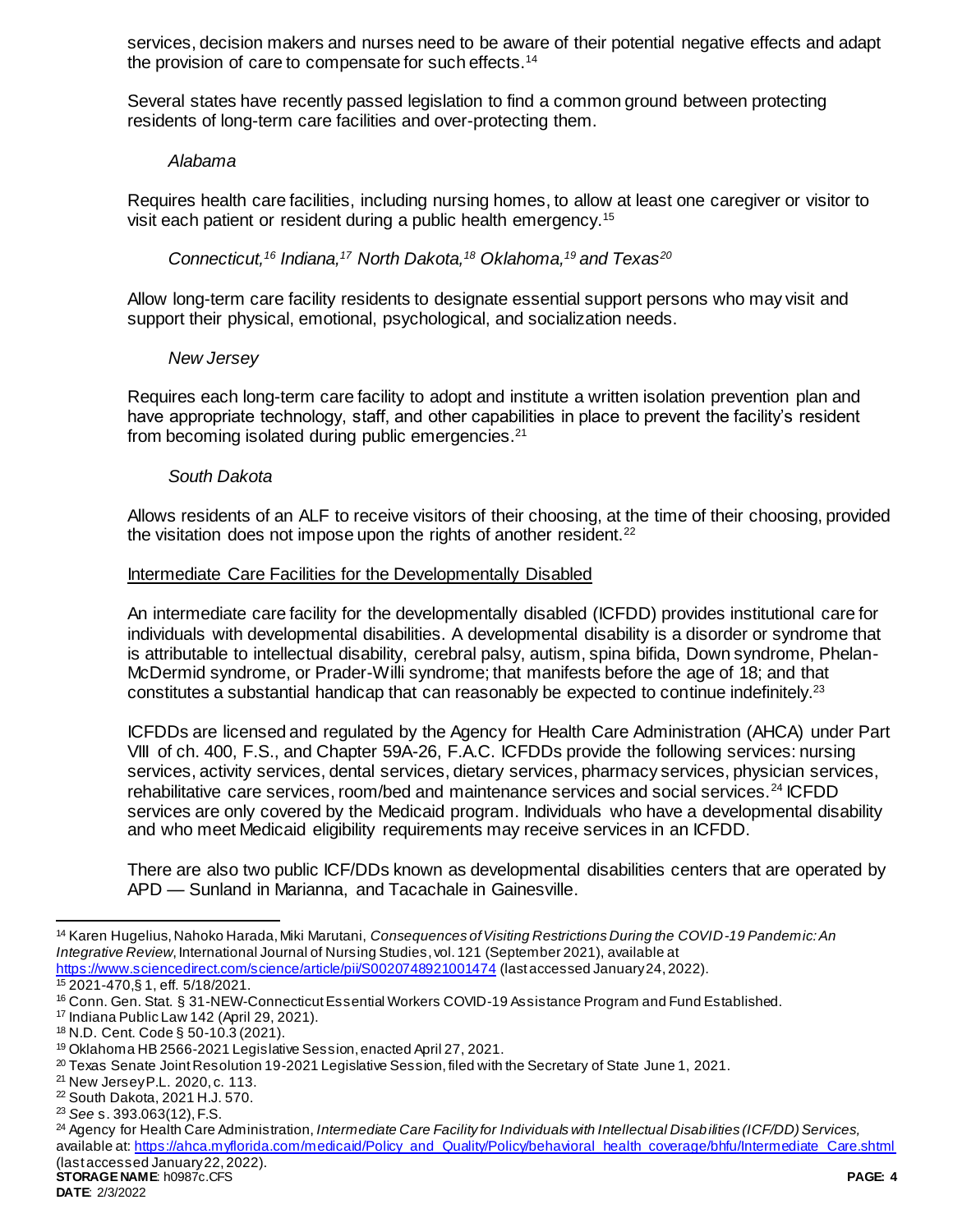As of December 21, 2021, there are 104 licensed ICFDDs in Florida with a total of 2,806 beds.<sup>25</sup>

## *ICFDD Visitation Requirements*

Florida law requires ICFDDs to ensure that all residents of ICFDDs have an unrestricted right to visitation, subject to reasonable rules of the facility.<sup>26</sup>

The Centers for Medicare and Medicaid Services (CMS) conditions of participation require ICFDDs to promote visits by individuals with a relationship to the client and promote visits by parents or guardians to any area of the facility that provides direct client care services to the client, consistent with the rights of the client and privacy of other clients.<sup>27</sup> On June 3, 2021, CMS issued a memo to require all ICFDDs to allow indoor visitation at all times.<sup>28</sup>

ICFDDs are not currently required to establish a visitation schedule to allow visitation for any period of time and visitation logs are not required. Currently, ICFDDs are not required to implement safety protocols relating to resident visitation.

## *ICFDD Fines and Penalties*

APD is authorized to revoke or suspend a license of an ICFDD or impose an administrative fine on a facility of up to \$1,000 per day for failure to comply any of the requirements in ch. 393, F.S. The aggregate amount of any fine may not be more than \$10,000.<sup>29</sup>

#### Nursing Homes

Nursing homes provide 24 hour a day care, case management, health monitoring, personal care, nutritional meals and special diets, physical, occupational, and speech therapy, social activities, and respite care for those who are ill or physically infirm. Nursing homes are regulated by the Agency for Health Care Administration (AHCA) under the Health Care Licensing Procedures Act (Act) in part II of chapter 408, F.S., which provides licensure requirements for all provider types regulated by AHCA, and part II of chapter 400, F.S., which includes unique provisions for nursing home licensure beyond the uniform criteria in the Act.

As of December 21, 2021, there are 705 licensed nursing homes in Florida with a total of 85,778 beds. $30$ 

#### *Nursing Home Visitation Requirements*

Florida law requires nursing homes to adopt the residents' bill of rights, which provides the rights and responsibilities of residents, and requires nursing homes to treat such residents in accordance with its provisions. <sup>31</sup> Nursing homes must provide a copy of the resident's bill of rights to each resident or the resident's legal representative at or before the resident's admission to the facility.<sup>32</sup> The residents' bill of rights includes, among other things, the right to visit with any person during visiting hours.<sup>33</sup>

l

**STORAGE NAME**: h0987c.CFS **PAGE: 5**  $33$  S. 400.022(1)(b), F.S.

```
DATE: 2/3/2022
```
<sup>25</sup> Florida Agency for Health Care Administration, Agency Analysis of 2022 HB 987 (December 27, 2021).

 $26$  S. 393.13(4)(a)3., F.S.

<sup>27</sup> 42 C.F.R. § 483.420

<sup>&</sup>lt;sup>28</sup> Centers for Medicare & Medicaid Services, memorandum on visitation at intermediate care facilities for individuals with intel lectual disabilities and Psychiatric Residential Treatment Facilities - Coronavirus Disease -2019, ref: QSO-21-14-ICF/IID & PRTF REVISED June 3, 2021, available at<https://www.cms.gov/files/document/qso-21-14-icfiid-prtf-revised-06032021.pdf> (last accessed January 24, 2022).

<sup>29</sup> S. 393.0673(1), F.S.

<sup>30</sup> *Supra* at note 25.

<sup>31</sup> S. 400.022(1), F.S.

<sup>32</sup> S. 400.022(2), F.S.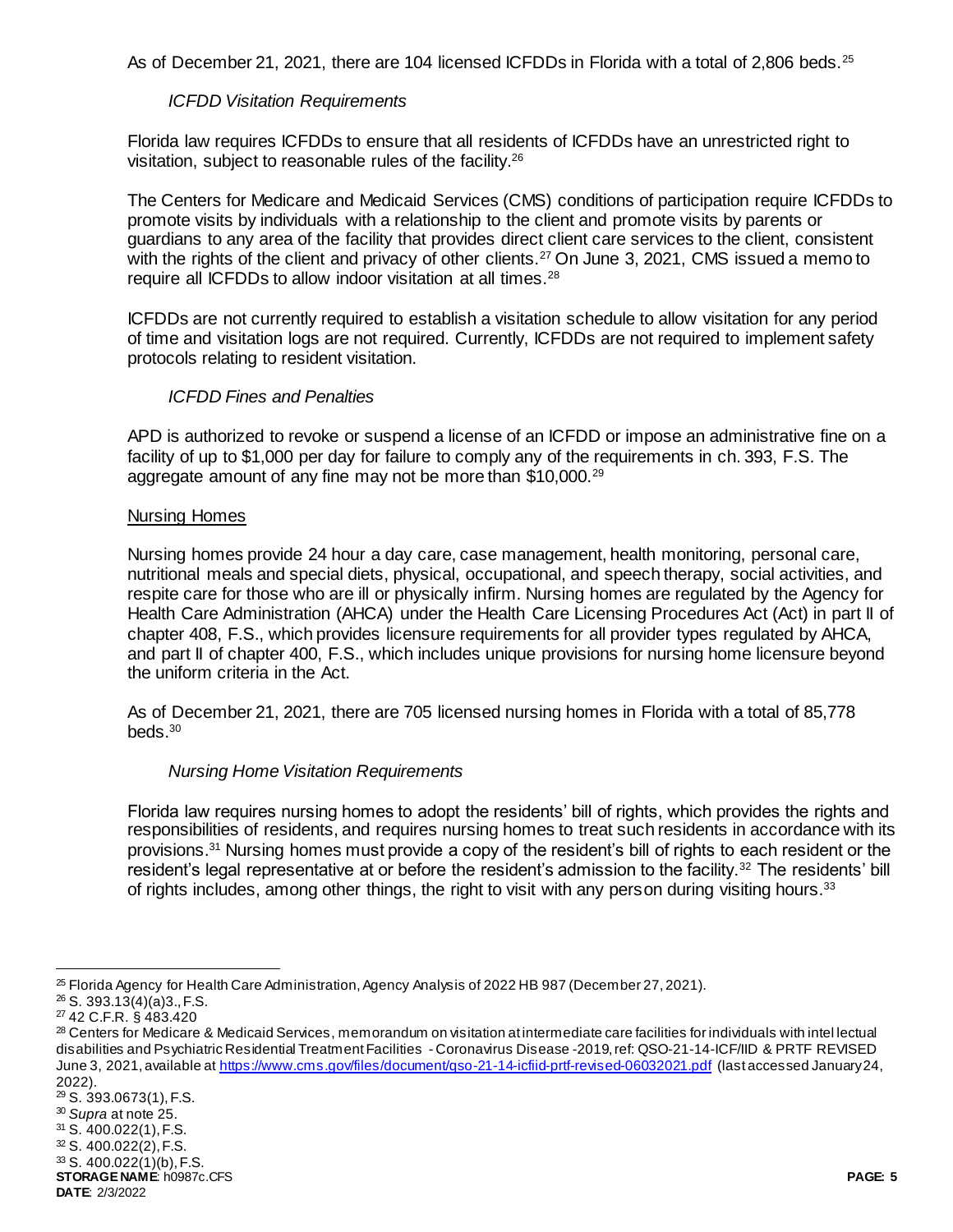Nursing homes are not currently required to establish a visitation schedule to allow visitation for any period of time and visitation logs are not required. Currently, nursing homes are not required to implement safety protocols relating to resident visitation.

On November 12, 2021, CMS issued a memo requiring nursing homes that are federally certified to accept Medicare or Medicaid to allow indoor visitation at all times and for all residents.<sup>34</sup>

# *Nursing Home Fines and Penalties*

AHCA is authorized to deny, revoke, or suspend the license of a nursing home, or impose an administrative fine on a nursing home of up to \$500 per day for each violation of any provision of part II of ch. 400, F.S. or applicable rules. The aggregate amount of any fine may not be more than \$5,000.<sup>35</sup>

# Assisted Living Facilities

An assisted living facility (ALF) is a residential establishment, or part of a residential establishment, that provides housing, meals, and one or more personal services for a period exceeding 24 hours to one or more adults who are not relatives of the owner or administrator.<sup>36</sup> A personal service is direct physical assistance with, or supervision of, the activities of daily living and the self-administration of medication.<sup>37</sup> Activities of daily living include ambulation, bathing, dressing, eating, grooming, toileting, and other similar tasks.<sup>38</sup> ALFs are licensed and regulated by AHCA under part I of ch. 429, F.S., and part II of ch. 408, F.S., and rule 59A-36, F.A.C.

Facilities are required to provide services in a manner that reduces the risk of transmission of infectious diseases. <sup>39</sup> ALFs are also required to include in their admission packet, written infection control policies and procedures, detailing the sanitation methods and other precautions used to combat the spread of infectious diseases.<sup>40</sup> If any staff member of an ALF has, or is suspected of having, a communicable disease, the facility is required to prohibit the staff member from performing their duties until a written statement is submitted from a health care provider indicating that the individual does not constitute a risk of transmitting a communicable disease.<sup>41</sup>

As of December 21, 2021, there are 3,139 licensed ALFs in Florida with a total of 114,979 beds.<sup>42</sup>

# *Assisted Living Facility Visitation Requirements*

The Resident Bill of Rights prohibits an ALF from depriving an ALF resident of any civil or legal rights, benefits, or privileges guaranteed by law, the Florida Constitution, or the Constitution of the United States.<sup>43</sup> The Resident Bill of Rights requires ALFs to ensure that every resident is provided with certain enumerated rights, including the right to unrestricted private communication and visitation with any person they choose between the hours of  $9$  a.m. and  $9$  p.m.<sup>44</sup> Upon request, the facility is required to make provisions to extend visiting hours for caregivers and out-of-town guests, and in similar situations.<sup>45</sup>

l <sup>34</sup> Centers for Medicare & Medicaid Services, memorandum nursing home visitation, Ref: QSO-20-39-NH Revised November 12, 2021, available at<https://www.cms.gov/files/document/qso-20-39-nh-revised.pdf>(last accessed January 24, 2022).

 $35$  S. 400.121(1), F.S.

<sup>36</sup> S. 429.02(5), F.S.

<sup>37</sup> S. 429.02(18), F.S.

<sup>38</sup> S. 429.02(1), F.S.

<sup>39</sup> Rule 59A-36.007(10), F.A.C.

<sup>40</sup> Rule 59A-36.007(5)(d), F.A.C. <sup>41</sup> Rule 59A-36.010(2)2., F.A.C.

<sup>42</sup> *Supra* at note 25.

<sup>43</sup> S. 429.28, F.S.

<sup>44</sup> S. 429.28(1)(d), F.S.

 $45$  Id.

**STORAGE NAME**: h0987c.CFS **PAGE: 6 DATE**: 2/3/2022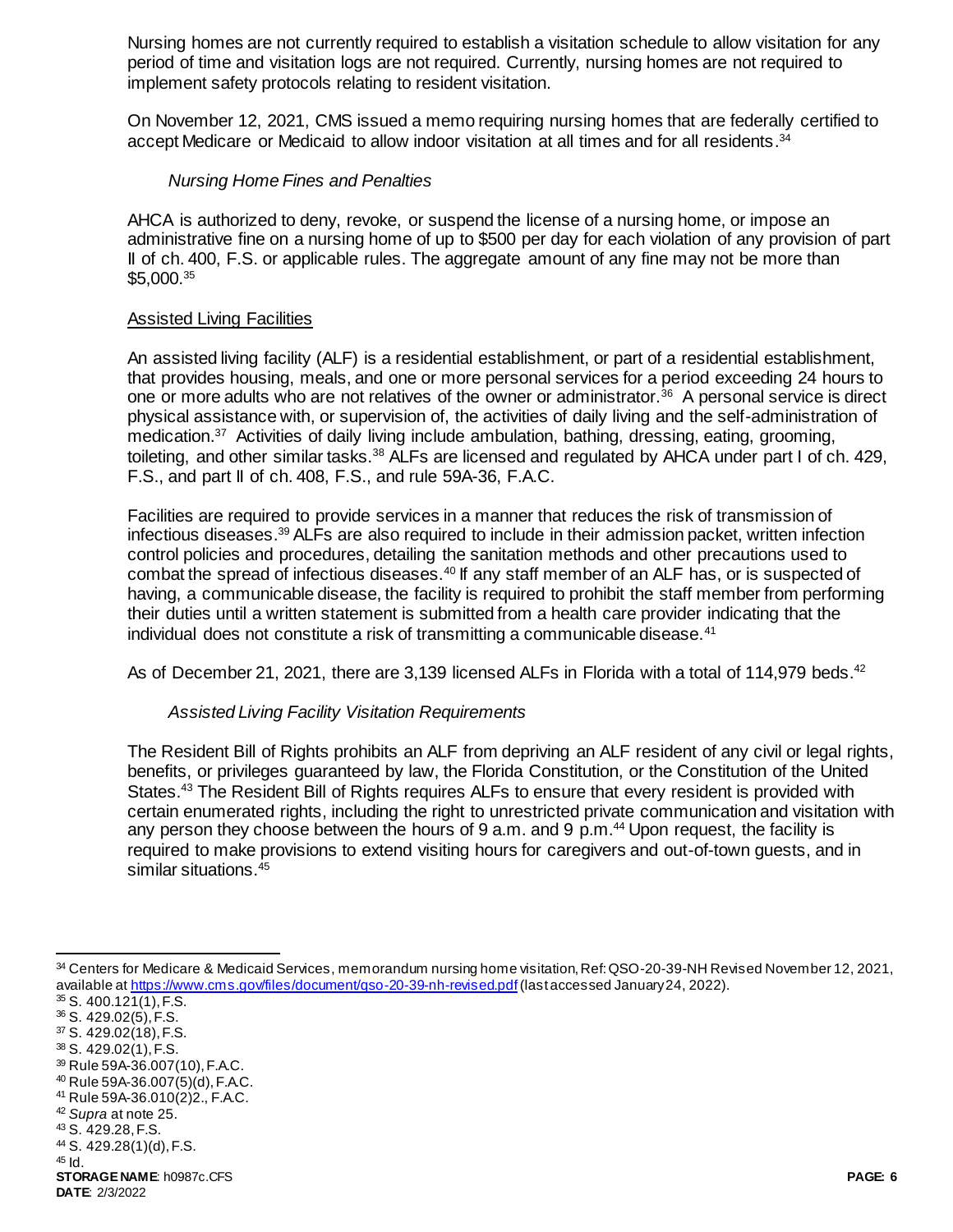ALFs are not currently required to establish a visitation schedule to allow visitation for any period of time and visitation logs are not required. Currently, ALFs are not required to implement safety protocols relating to resident visitation.

# *ALF Fines and Penalties*

Section 408.813, F.S. categorizes violations into four classes according to the nature and gravity of its probable effect on residents.

Class "I" violations are those conditions or occurrences related to the operation and maintenance of a provider or to the care of clients which AHCA determines present an imminent danger to the clients of the provider or a substantial probability that death or serious physical or emotional harm would result therefrom.<sup>46</sup> AHCA may impose an administrative fine of not less than \$5,000 and not exceeding \$10,000 for each class "I" violation.<sup>47</sup>

Class "II" violations are those conditions or occurrences related to the operation and maintenance of a provider or to the care of clients which AHCA determines directly threaten the physical or emotional health, safety, or security of the clients, other than class I violations.<sup>48</sup> AHCA may impose an administrative fine of not less than \$1,000 and not exceeding \$5,000 for each class "II" violation.<sup>49</sup>

Class "III" violations are those conditions or occurrences related to the operation and maintenance of a provider or to the care of clients which AHCA determines indirectly or potentially threaten the physical or emotional health, safety, or security of clients, other than class I or class II violations.<sup>50</sup> AHCA may impose an administrative fine of up to \$500 and not more than \$1,000 for each class "III" violation.<sup>51</sup>

Class "IV" violations are those conditions or occurrences related to the operation and maintenance of a provider or to required reports, forms, or documents that do not have the potential of negatively affecting clients. These are violations that AHCA determines do not threaten the health, safety, or security of clients.<sup>52</sup> AHCA may impose an administrative fine of up to \$100 and not more than \$200 for each violation.<sup>53</sup>

# **Effect of the Bill**

The bill allows a resident of an ICFDD, nursing home, or ALF, or his or her guardian or legal representative, to designate an essential caregiver and prohibits a facility from refusing visitation by the essential caregiver. An essential caregiver can be a family member, friend, guardian, or other individual.

l

**STORAGE NAME**: h0987c.CFS **PAGE: 7 DATE**: 2/3/2022 <sup>46</sup> S. 408.813(2)(a), F.S. <sup>47</sup> S. 429.19(2)(a), F.S. <sup>48</sup> S. 408.813(2)(b), F.S. <sup>49</sup> S. 429.19(2)(b), F.S. <sup>50</sup> S. 408.813(2)(c), F.S. <sup>51</sup> S. 429.19(2)(c), F.S. <sup>52</sup> S. 408.813(2)(d), F.S.  $53$  S. 429.19(2)(d), F.S.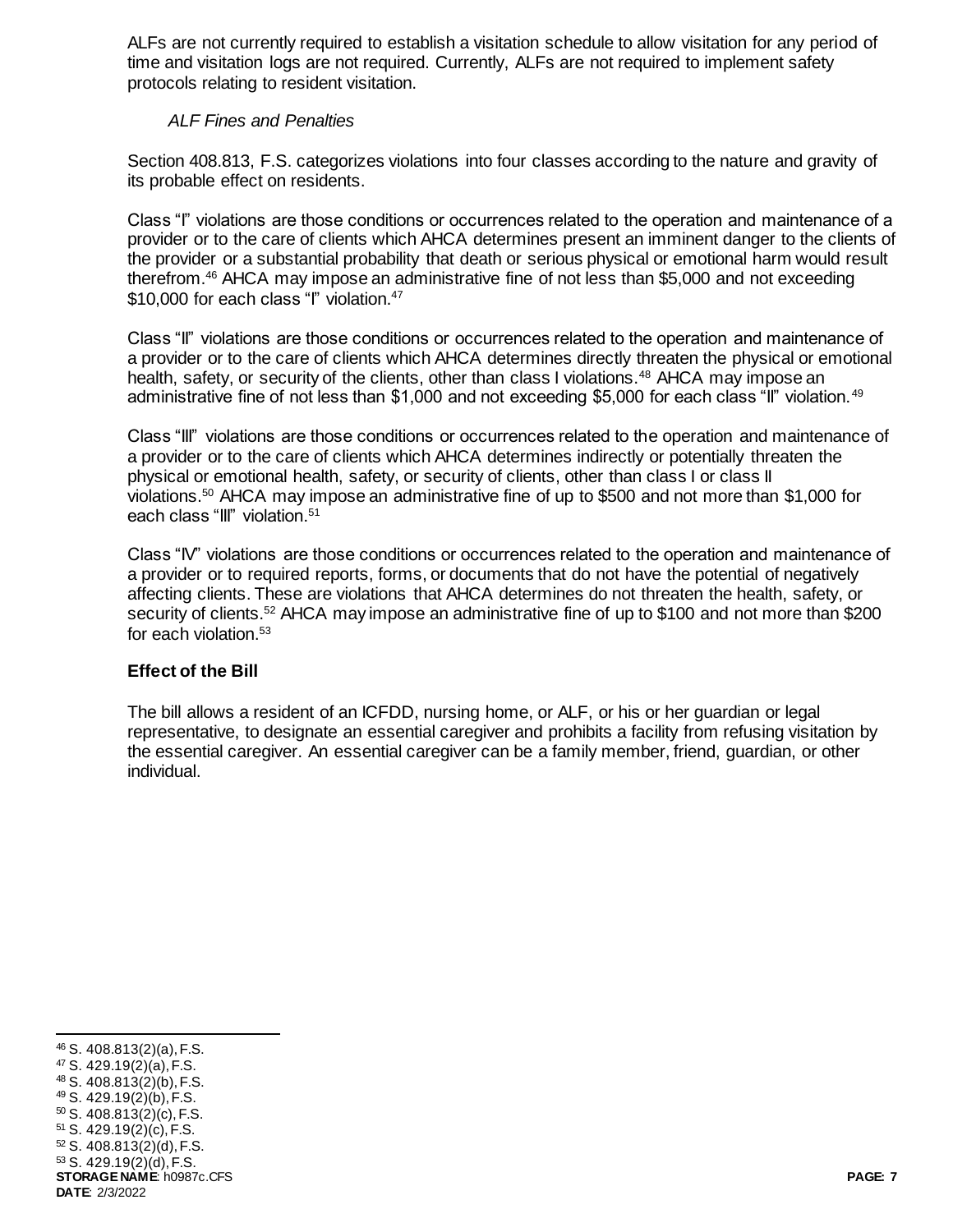The bill requires AHCA and APD to develop guidelines to assist facilities in establishing essential caregiver visitation policies and procedures, which must require facilities to:

- Allow a resident or client, or his or her guardian or legal representative, to designate an essential caregiver for in-person visitation in the same manner that a resident or client would designate a power of attorney;
- Establish a visitation schedule allowing the essential caregiver to visit the resident or client for at least 2 hours every day;
- Establish procedures to enable physical contact between the resident or client and essential caregivers;
- Establish a visitor's log; and
- Obtain the signature of the essential caregiver certifying that the caregiver agrees to follow the facility's safety protocols.

Failure to comply with any of the above requirements could result in the denial, revocation or suspension of a facility's license or the imposition of an administrative fine.

The bill allows a facility to revoke an individual's designation as an essential caregiver if the person violates the facility's safety protocols. The facility's safety protocols cannot be more stringent than the safety protocols established for the staff of the facility.

The bill also allows a facility to suspend all essential caregiver visitation rights one time only for up to seven days if in-person visitation poses a serious health risk to the residents of the facility. The bill requires facilities to allow visitation by essential caregivers during a suspension on visitation on a case by case basis under certain circumstances.

Specifically, visitation by essential caregivers during a suspension must be allowed under any circumstances deemed appropriate by APD or AHCA, and when:

- An end-of-life situation exists;
- A client who was living with his or her family before recently being admitted to the provider's facility is struggling with the change in environment and lack of physical family support;
- A client is grieving the loss of a friend or family member who recently died;
- A client needs cueing or encouragement to eat or drink that was previously provided by a family member or caregiver, and the client is experiencing weight loss or dehydration; and
- A client who used to talk and interact with others is experiencing emotional distress, is seldom speaking, or is crying more frequently.

The bill prohibits a facility from requiring essential caregivers to provide necessary care and services to residents.

Finally, the bill requires APD and AHCA to publish a web page explaining essential caregiver visitation rights.

The bill provides an effective date of July 1, 2022.

# B. SECTION DIRECTORY:

**Section 1:** Creates s. 393.131, F.S., relating to essential caregivers; in-person visitation. **Section 2:** Creates s. 400.026, F.S., relating to essential caregivers; in-person visitation. **Section 3:** Creates s. 429.276, F.S., relating to essential caregivers; in-person visitation. **Section 4:** Provides an effective date of July 1, 2022.

# **II. FISCAL ANALYSIS & ECONOMIC IMPACT STATEMENT**

A. FISCAL IMPACT ON STATE GOVERNMENT: